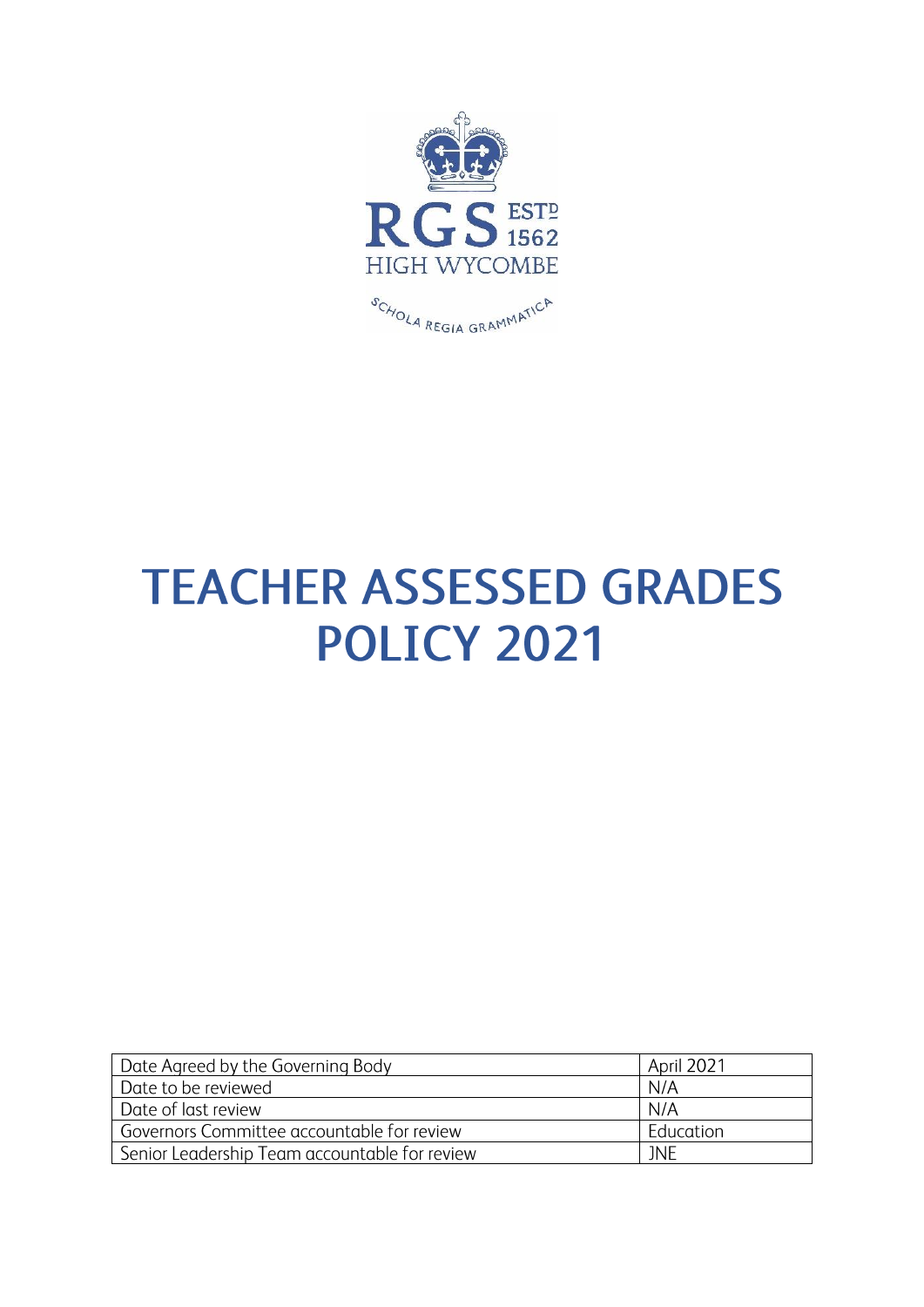## **1. Statement of Intent**

The purpose of this policy is:

- To ensure that teacher assessed grades are determined fairly, consistently, free from bias within and across departments.
- To ensure the operation of effective processes with clear guidelines and support for staff.
- To ensure that all staff involved in the processes clearly understand their roles and responsibilities.
- To support teachers to take evidence-based decisions in line with Joint Council for Qualifications guidance.
- To ensure the consideration of historical centre data in the process, and the appropriate decision making in respect of, teacher assessed grades.
- To support a high standard of internal quality assurance in the allocation of teacher assessed grades.
- To support our centre in meeting its obligations in relation to equality legislation.
- To ensure our centre meets all requirements set out by the Department of Education, Ofqual, the Joint Council for Qualifications and awarding organisations for Summer 2021 qualifications.
- To ensure the process for communicating to candidates and their parents/carers how they will be assessed is clear, in order to give confidence in the integrity of the process.

# **2. Roles and Responsibilities**

# **Head of Centre/Headmaster**

Overall responsibility for the School as an examinations centre:

- Confirms that teacher assessed grade decisions represent the academic judgement made by teachers and are a true representation of student performance when the grades are submitted to the examination boards.
- Confirms that measures are in place to ensure grades align with the guidance on standards provided by awarding organisations.
- Along with the governing body, has responsibility for approving the School's policy for determining teacher assessed grades.
- Has overall responsibility for the School as an examinations centre and will ensure that clear roles and responsibilities of all staff are defined.
- Ensures a robust internal quality assurance process has been produced and signedoff in advance of results being submitted.

#### **Exams Officer**

- Checks entries are complete and correct, including the entries of external and 'early entry' candidates.
- Advises the Senior Team and Subject Leaders and other relevant staff on the teacher assessed grades process.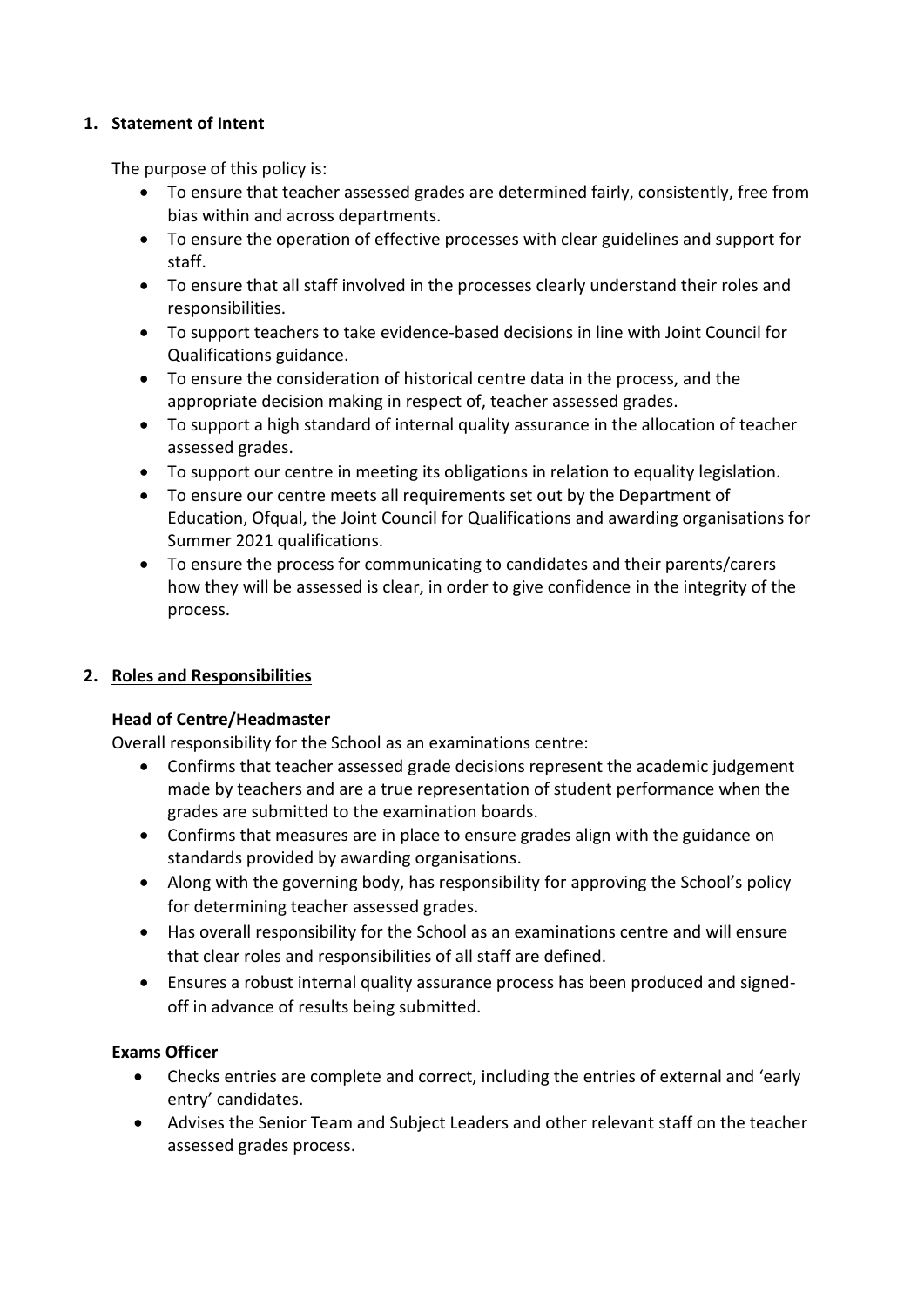- Contacts external and 'early entry' candidates to confirm whether the School is able to submit teacher assessed grades on their behalf.
- Contacts the exam boards with any relevant enquiries regarding the submission or administration of teacher assessed grades.
- Oversees the submission of teacher assessed grades and any additional required assessment data, such as the common practical assessment grades, to exam boards by the relevant deadline.
- Securely stores and retrieves sufficient evidence to justify the School's decisions.
- Administers appeals against teacher assessed grades following Results Day.

## **Assistant Head (Data and Pupil Progress)**

- Oversees the process of generating teacher assessed grades, providing timely training and guidance to Subject Leaders and teaching staff.
- Supports the Head of Centre in the quality assurance of the final teacher assessed grades.
- Ensures an effective approach within and across departments and authenticating the preliminary outcome from single teacher subjects.
- Has responsibility for ensuring staff have a clear understanding of the internal and external quality assurance processes and their role within it.
- Ensures that all teachers within their department make consistent judgements about student evidence in deriving a grade.
- Ensures all staff conduct assessments under the appropriate levels of control with reference to guidance provided by the Joint Council for Qualifications.
- Ensures teachers have the information required to make accurate and fair judgments.
- Ensures that a Head of Department Checklist is completed for each qualification that they are submitting.
- Ensures that conflicts of interest are identified and dealt with in an appropriate manner.
- Investigates all suspicions or allegations of malpractice and maladministration.

#### **Deputy Head and Assistant Heads**

- Assist the Assistant Head (Data and Pupil Progress) in ensuring teachers within the departments they line-manage make consistent judgements about student evidence in determining a grade.
- Assist in the internal quality assurance process of teacher assessed grades before they are submitted to the exam boards.
- Work with the Subject Leaders they line-manage to make any necessary changes to teacher assessed grades following the internal quality assurance process.

#### **Subject Leaders**

• Ensure all members of their department follow the guidance provided by the Assistant Head (Data and Pupil Progress) so that teacher assessed grades for their subject are fair and accurate, and generated in a consistent manner.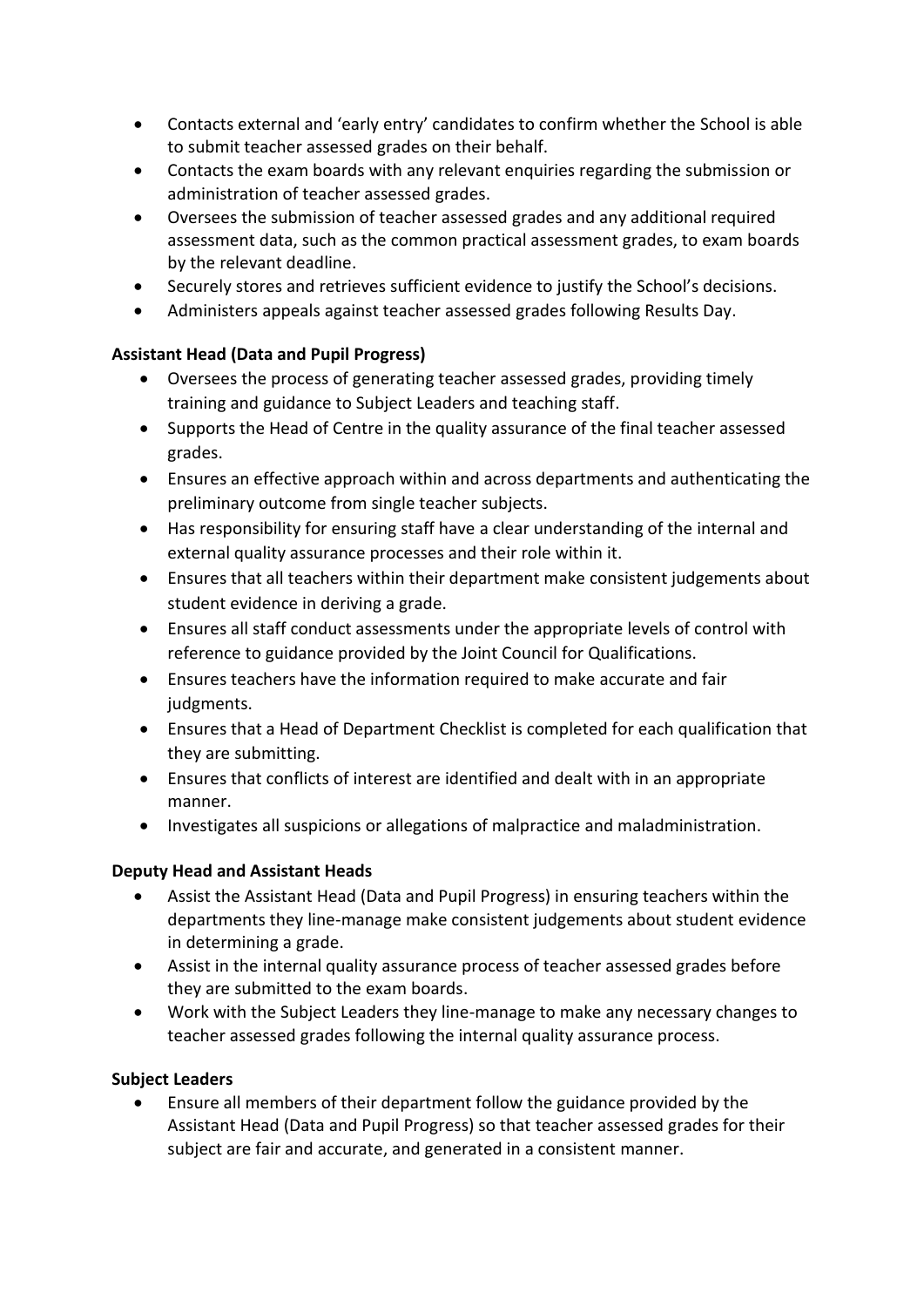- Oversee the Teacher Assessed Grades Record for their subject cohort, which includes the nature of the assessment evidence being used, the level of control for assessments considered, and any other evidence that explains the determination of the final teacher assessed grades. Any necessary variations for individual students (for example, in cases where mitigating circumstances have led to evidence being considered in a different way) will also be recorded.
- Check teacher assessed grades for their subject before submission to the Exams Office to ensure they are accurate.

#### **Subject Teachers**

- Ensure they conduct assessments under our centre's appropriate levels of control and have sufficient evidence, in line with this Centre Policy and guidance from the Joint Council for Qualifications, to provide teacher assessed grades for each student they have entered for a qualification.
- Complete the Teacher Assessed Grades Record accurately and consistently for their students
- Ensure that the teacher assessed grade they assign to each student is a fair, valid and reliable reflection of the assessed evidence available for each student.
- Report all suspected incidents of malpractice or maladministration to the Assistant Head (Data and Pupil Progress), who oversees the grading process.

## **Heads of Year 11 and 13**

- Ensure that students have been given the opportunity to raise any mitigating circumstances which warrant special consideration.
- Provide all appropriate pastoral information on candidates in a timely manner to ensure that students who might have qualified for special consideration in a normal exam year are identified, and enable teachers to take into account these adverse circumstances when they select and consider evidence used to determine the students' grades.

#### **SENCo**

• Works with the Exams Officer to ensure that appropriate access arrangements are in place for all students with SEN.

# **3. Training, Support and Guidance**

- Teachers involved in determining grades will be given centre-based training so that they understand the process for generating teacher assessed grades and also how to complete the Teacher Assessed Grades Record for their subject.
- Teachers will have access to all documentation and information regarding the grading process, including summary documents produced by the School that highlight the key information that has been provided by Ofqual, JCQ and the awarding organisations.
- Teachers and Subject Leaders will be supported by their line-managers in the Senior Team, who will provide guidance on the use of evidence to generate grades, use of historic data, and the internal quality assurance process.
- In small subject departments, such as where there is a single member of teaching staff, departments may choose to collaborate with other exam centres for additional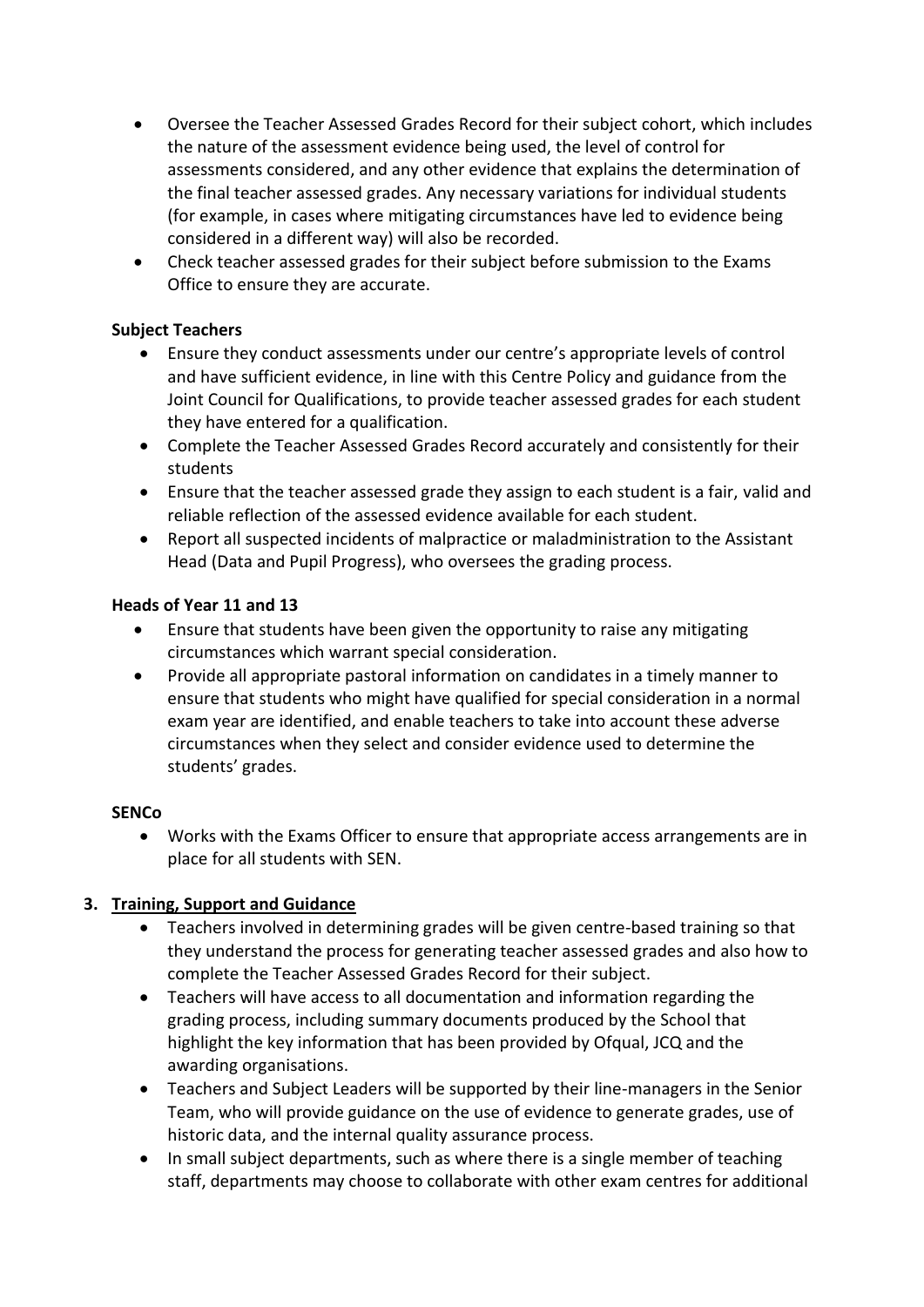support (for example, to moderate marking and grading of assessment scripts). The Senior Team will help to facilitate this, wherever possible.

- Newly Qualified Teachers or teachers who are less familiar with assessment will receive support and guidance from their Subject Leader to ensure the process they follow to generate grades is consistent with other teachers within their department.
- Once teachers have generated grades for all students, the Senior Team will review the grades and the Teacher Assessed Grades Record forms to ensure that the processes are accurate and consistent both within and across all departments. If there are any concerns, the Senior Team line-manager will report back to his or her Subject Leaders to offer further support and guidance.

## **4. The Use of Appropriate Evidence**

- Teachers making judgements when generating grades will follow the guidance laid down in this Centre Assessment Grades Policy 2021, which is based on the Ofqual Head of Centre guidance on recommended evidence and other guidance provided by awarding organisations.
- All candidate evidence used to determine teacher assessed grades, and associated documentation, will be retained and made available for the purposes of external quality assurance and appeals.
- Teachers can use a range of evidence drawn from throughout the GCSE or A level course to make a judgement of the grade a student is performing at.
- Students will only be assessed on material they have been taught. In accordance with Ofqual and JCQ guidance, there is no minimum required coverage of taught content but the material that is taught and assessed will ensure sufficient coverage of the curriculum to enable progression.
- When determining a student's grade, teachers will reflect the standard at which the student is performing now, not their potential.
- In accordance with JCQ guidelines, target grades or predicted grades (such as UCAS predictions for Year 13 students or FFT/CAT forecasts for Year 11 students) will not be used to generate teacher assessed grades.
- Teachers will draw on consistent sources of evidence when generating teacher assessed grades. The sources of evidence are outlined in detail in the next section of this policy ("Determining Teacher Assessed Grades").
- Teachers will use exams or assessments taken under controlled examination conditions over the course of study. These are the March and Summer Assessments (for Year 11 and Year 13), and the Year 13 UCAS Exams.
- Where non-exam assessment work (often referred to as coursework) is part of the GCSE or A level course, this will be used as part of the process of generating grades, even if it has not been completed.
- Teachers may use student work produced in response to assessment materials provided by awarding organisations, including groups of questions, past papers or similar materials such as practice or sample papers.
- Teachers may use student work produced in centre-devised tasks that reflect the specification, that follow the same format as awarding organisation materials, and have been marked in a way that reflects awarding organisation mark schemes.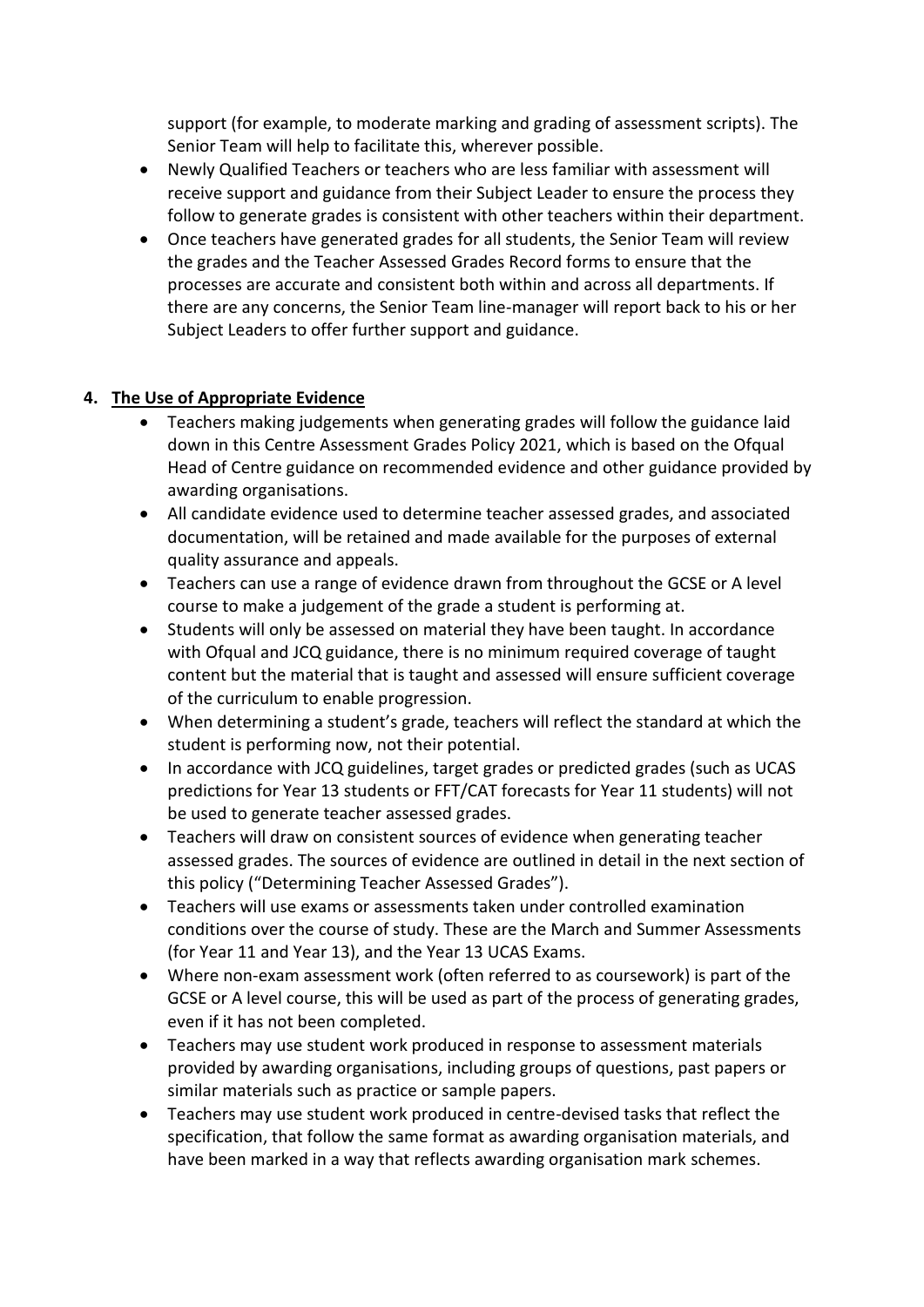- Teachers may use substantial class or homework (including work that took place during remote learning) if they believe this work is an authentic reflection of their students' abilities.
- Teachers may use internal tests and assessments taken by pupils.
- Teachers may use attainment grades issued as part of the School's periodic progress reports. Where attainment grades are used, the evidence on which the grade was based must be recorded by the teacher in the Teacher Assessed Grades Report.
- Teachers may use records of a student's capability and performance over the course of study in performance-based subjects such as music and PE.
- Where staff raise concerns about the authenticity of a piece of evidence, this will be reported to the Assistant Head (Data and Pupil Progress). If concerns about the authenticity of a piece of evidence persist, the School may replace the evidence with an alternative piece of evidence, or request an additional assessment to validate the original mark or grade.

#### **5. Determining Teacher Assessed Grades**

**a) The Ofqual guidance underpinning our GCSE and A level grades in 2021**

Our approach to awarding teacher assessed grades this year is based on the following guidance published by Ofqual following its consultation on grading in summer 2021:

- "Teachers can use evidence of a student's performance from throughout the course".
- "Schools and colleges should use a broad range of evidence across the taught content to determine the grades".
- Ofqual "will not set requirements about the minimum amount of content that students must have been taught".
- "Students should continue to work on their non-exam assessment…NEA will be marked by teachers and will contribute to the overall grade, whether or not it has been completed".
- "Teachers should make a holistic judgement of each student's performance on a range of evidence relating to the subject content that has been delivered by their teacher".
- **b) How Ofqual's guidance will shape our calculation of grades in 2021:**
	- In light of Ofqual's insistence that the material that will be supplied by the exam boards to help generate grades does not constitute a reintroduction of exams by the back door it is important that we do not rely solely on the March and Summer Assessments to generate grades.
	- The grades we submit on behalf of Year 11 and Year 13 this year, therefore, can take into account a range of evidence drawn from throughout the course.
	- A teacher should submit the best possible reasonable grade for a student if there is evidence that the student has consistently achieved that level of attainment in evidence drawn from across the course.
	- This guidance is intended to provide a consistent framework for departments and teachers to generate grades. All departments and teachers will follow this framework and select evidence from the prescribed range. We will not, however,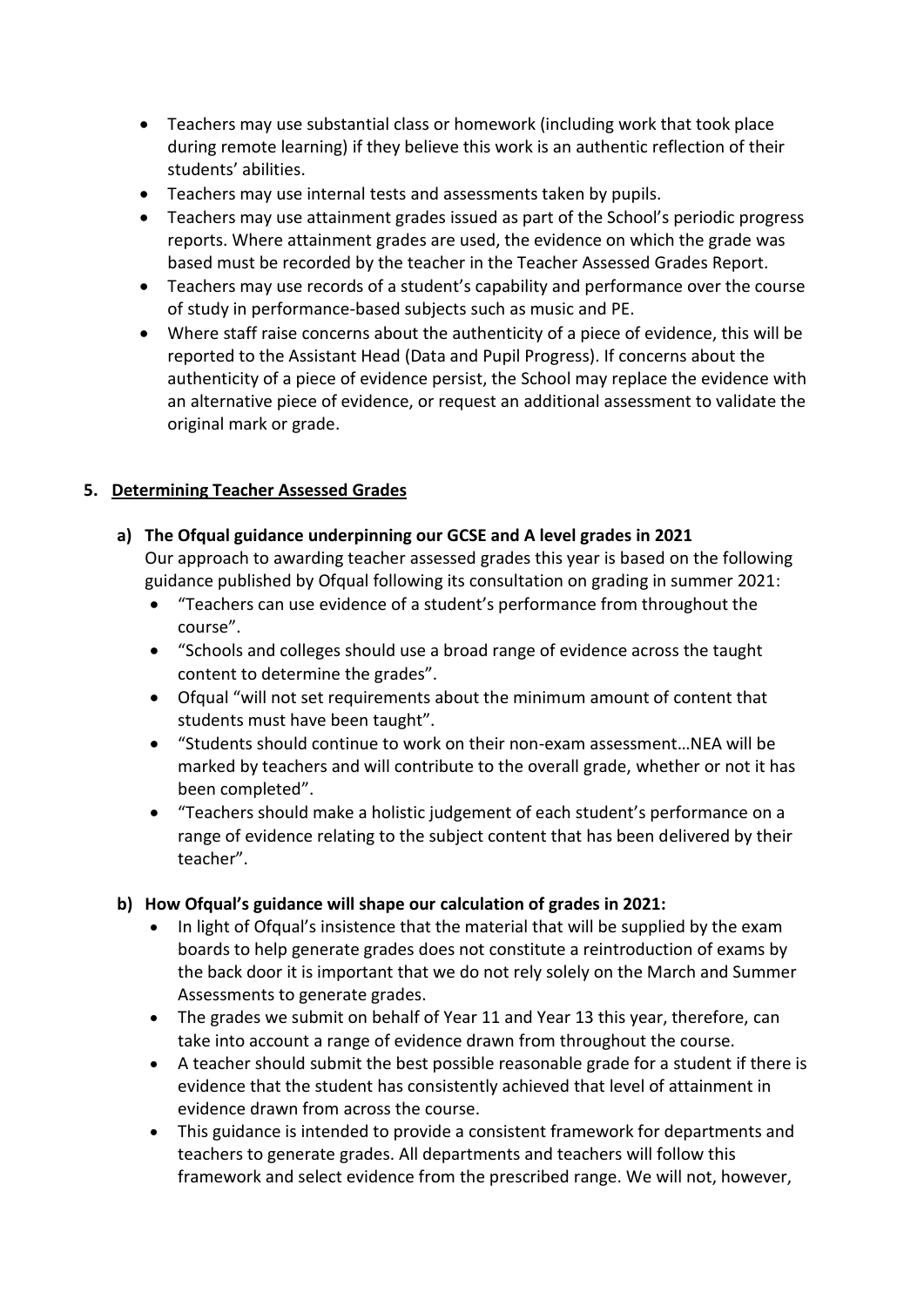impose a 'one size fits all' model onto individual departments in terms of how they weigh up the various sources of evidence when they decide on the overall grade. Individual departments will determine how to do this most effectively on behalf of their students.

## **c) The framework and method for generating GCSE and A level grades**

- 1. Evidence selected to generate grades will be placed in a series of four 'baskets'. Baskets 1 and 2 will determine the 'baseline grade', which is defined as the lowest grade that we will submit on behalf of a student. The final submitted grades for students will be based on holistic judgements of their performance across the evidence included in each of the baskets. These judgements will be made by teachers and departments.
- 2. Some evidence will be deemed 'Baseline Evidence'. The rest, namely Baskets 3 and 4 will be deemed 'Additional Evidence'. Baseline Evidence will be placed in Baskets 1 and 2 to generate a 'baseline grade'. The baseline grade is the lowest possible CAG we will submit on behalf of a student. Baseline Evidence MUST be included in the range of evidence used to calculate a student's grade. This is because:
	- It was produced under controlled, formal test or exam conditions. We have a high level of confidence therefore that it is the boys' own work and an authentic reflection of their abilities.
	- Access arrangements were in place for boys with SEN when this evidence was produced, ensuring a fair means of assessment for these boys.
	- This type of evidence tests a relatively broad range of skills and knowledge from across the syllabus compared to other, narrower tests and assessments.
	- This type of evidence can be easily collected and stored in the Exams Office and sent to the exam board in case of appeal. It is therefore a safeguard for both teachers and students.
- 3. For all students, the grades we submit for students will be based on FOUR baskets of evidence. Two of these baskets will consist of Baseline Evidence. The remaining two baskets will consist of Additional Evidence.
- 4. For GCSE students, the Baseline Evidence will consist of the March and Summer Assessments. For A level students, the Baseline Evidence will consist of two out of the following: March Assessment, Summer Assessment, Year 13 UCAS Exam.
- 5. If Coursework/NEA is part of the GCSE or A level course, then the grade for this MUST be included in either Basket 3 or 4 as Additional Evidence.
- 6. Aside from the requirement to include Coursework/NEA, the evidence selected as Additional Evidence may vary from candidate to candidate. Teachers can select the evidence they believe best represents the student's attainment to put in the remaining Additional Evidence basket(s). See section "The range of evidence used for generating grades in 2021" below for more information about what evidence can go into the Baseline and Additional Evidence Baskets.

#### **i) Step 1: Calculating the 'baseline' grade**

7. The calculation of the 'baseline' grade – ie, the lowest possible CAG that we will submit on behalf of a student – starts with a consideration of the baskets containing Baseline Evidence. It will be calculated in the following way: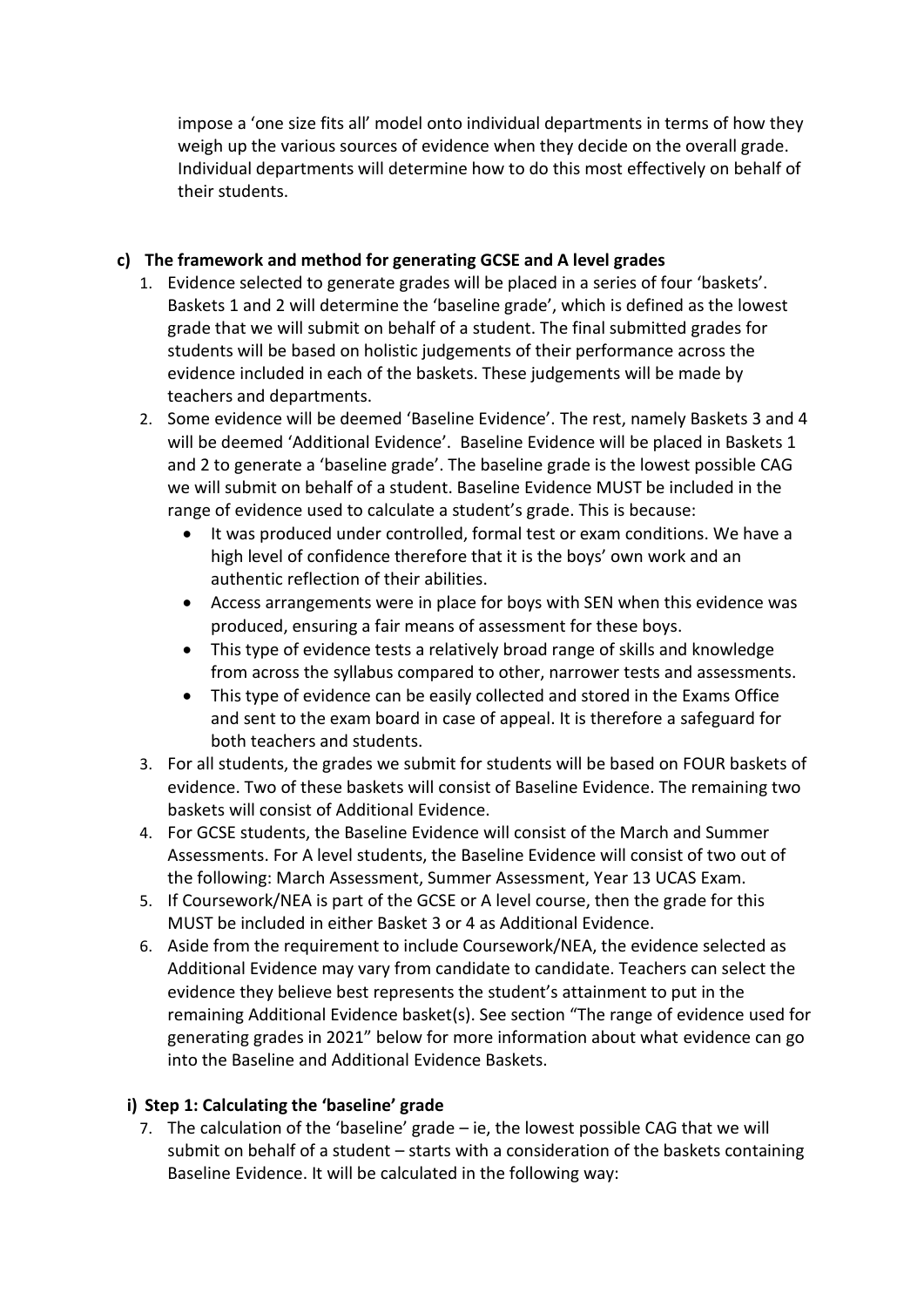- For GCSE students: select the grades of the March and Summer Assessments. For A level students: select the best two grades from the Year 13 UCAS Exams, and the March and Summer Assessments.
- If there is no difference between the two selected grades, then this becomes the baseline grade.
- If there is a difference between the selected grades, then the baseline grade is the average of the two.

#### **Examples**

Example 1: a GCSE student has achieved a grade 8 in both the March and Summer Assessments. His baseline grade is therefore an 8.

Example 2: a GCSE student has achieved a grade 6 in his March Assessment and a grade 8 in his Summer Assessment. His baseline grade is therefore the average – a grade 7.

Example 3: a GCSE student has achieved a grade 6 in his March Assessment and a grade 7 in his Summer Assessment. Depending on grade boundaries and the strength of each grade, his baseline grade will therefore be either a high 6 or a low 7.

Example 4: an A level student has achieved a B in his Year 13 UCAS Exam, and As in both his March and Summer Assessments. In this case, his teacher should select the two A grades as his Baseline Evidence, and his baseline grade is an A.

Example 5: an A level student has achieved an A in his Year 13 UCAS Exam, a B in his March Assessment and an A\* in his Summer Assessment. In this case, his teacher should select the A and A\* grades and average them. Depending on grade boundaries and the strength of each grade, his baseline grade will therefore be either a high A or a low A\*.

Baseline Evidence will be used to generate the lowest possible grade for the reasons outlined in point 2 above, but also because, if a student has demonstrated this level of attainment at a relatively early stage in the GCSE/A level course (ie, before the dates usually fixed for public exams) – and in assessments that tested a broad range of material across the syllabus – then there is already strong evidence that the student is capable of at least this level of attainment.

#### **ii) Step 2: Calculating the final grade**

- 8. Once the 'baseline' grade has been determined, the teacher should then go on to calculate the final grade.
	- In generating a final grade for a GCSE or A level student, teachers must consider the evidence in all four baskets. Baskets 1 and 2 consist of Baseline Evidence; Baskets 3 and 4 consist of Additional Evidence.
	- While Baskets 1 and 2 are used to generate the baseline grade, this does not mean they have a greater weighting than Baskets 3 and 4. The baseline grade is simply the lowest grade we will submit. This can be modified by Additional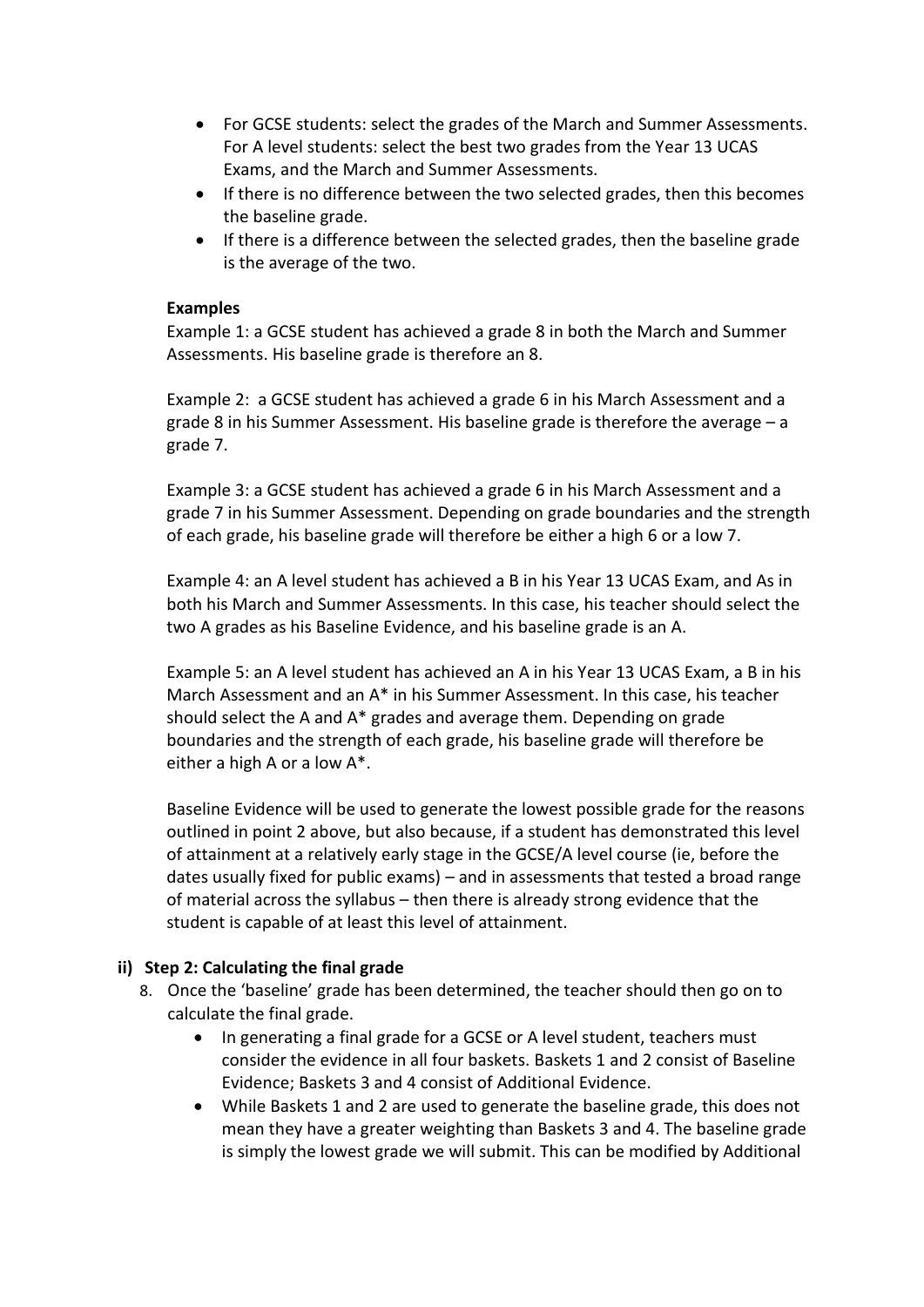Evidence in Baskets 3 and 4. In all cases, the final grade will be the result of a holistic judgement by the teacher, based on evidence in all four baskets.

Teachers must draw on a consistent range of evidence when generating grades for GCSE and A level students as follows:

### **GCSE**

#### **Baskets 1 and 2 – Baseline Evidence**

The baseline grade will be calculated as the average of the following sources of evidence:

- Year 11 March Assessment Grade
- Year 11 Summer Assessment Grade

## **Baskets 3 and 4 – Additional Evidence**

Choose TWO of the following as Additional Evidence to set alongside the Baseline Evidence to generate an overall grade, based on a holistic judgement of the evidence. A Coursework/NEA grade MUST be chosen as one of these if it is an element of the GCSE course:

- Coursework/NEA Grade (complete or incomplete, if part of the course)
- Year 10 Progress Report (Nov)
- Year 10 Progress Report (Feb)
- Year 10 End of Topic test grade(s) or Common Assessment Point test grade(s)\*
- Year 11 Progress Report (November)
- Year 11 End of Topic test grade(s) or Common Assessment Point test grade(s)\*
- Year 10/11 Combined Assessments\*

\*See note in "Use of Additional Evidence" below.

#### **A Level**

#### **Baskets 1 and 2 – Baseline Evidence**

Choose TWO of the following three as Baseline Evidence to generate the baseline grade:

- Year 13 March Assessment Grade
- Year 13 Summer Assessment Grade
- Year 13 UCAS Exam Grade

#### **Baskets 3 and 4 – Additional Evidence**

Choose TWO of the following for the Additional Evidence to set alongside the Baseline Evidence to generate an overall grade, based on a holistic judgement of the evidence. A Coursework/NEA grade MUST be chosen as one of these if it is an element of the A level course:

- Any of the sources of Baseline Evidence listed above if it has not already been used for Baskets 1 and 2
- Coursework/NEA Grade (complete or incomplete, if part of course)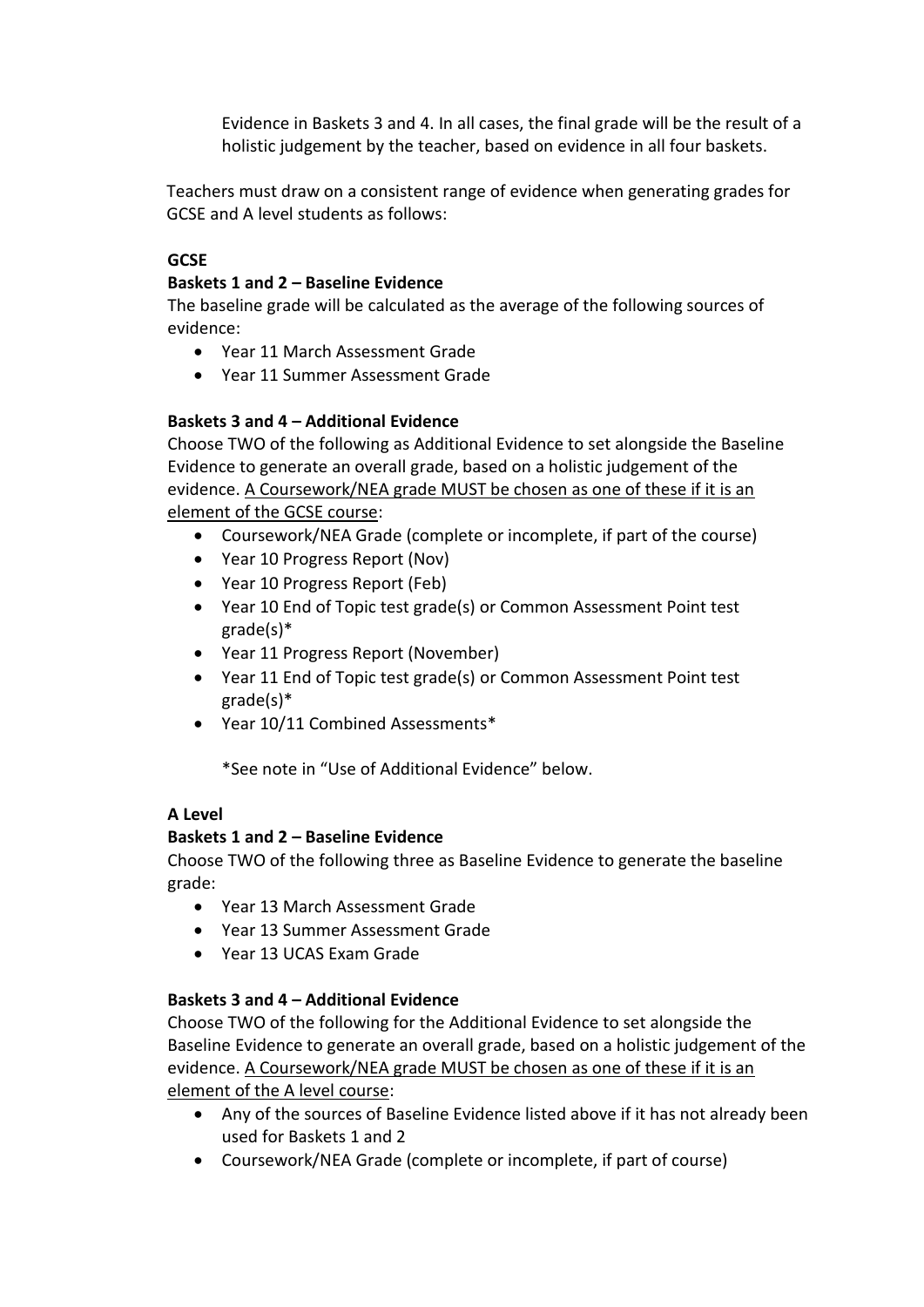- Year 12 Progress Report Grade (Nov)
- Year 12 UCAS Mock Grade
- Year 12 End of Topic test grade(s) or Common Assessment Point test/assignment grade(s)\*
- Year 13 Progress Report Grade (Nov)
- Year 13 End of Topic test grade(s) or Common Assessment Point test/assignment grade(s)\*
- Year 12/13 Combined Assessments\*

#### **Notes**

Use of Additional Evidence:

- The Additional Evidence baskets marked with an asterisk must contain a minimum of THREE pieces of evidence – ie, three end of topic test scores / essays / common assessment point results
- Teachers cannot use a single piece of evidence in more than one basket. For example, if a teacher has included the result of a Year 10 end of topic test in the Year 10 End of Topic Tests basket, then he/she cannot also include it in the Year 10/11 Combined Assessments basket.

Absence of Baseline Evidence:

• In the rare case where a student has not completed both the March and May Assessments due to circumstances beyond his control (for example, due to serious physical or mental health issues), the 'Combined Assessments' evidence can be used in its place, provided the teacher is confident that the work is an authentic representation of the student's level of attainment.

#### **6. Internal and External Quality Assurance**

#### **a) Internal Quality Assurance**

To ensure the consistency, fairness and objectivity of the grades submitted for GCSE and A level students in 2021, we will take the following measures:

- Ensure that all teachers involved in generating teacher assessed grades read and understand this Centre Policy document.
- Identify potential conflicts of interest and put appropriate measures in place to ensure the consistency and fairness of submitted grades.
- Anonymise all assessment scripts from the March and Summer Assessment series to minimise the possibility of unconscious bias or discrimination by markers.
- In subjects where there is more than one teacher and/or class in the department, we will ensure that our centre carries out an internal standardisation and/or moderation process.
- Ensure that all teachers are provided with training and support to ensure they take a consistent approach to:
	- o Arriving at teacher assessed grades
	- o Marking of evidence
	- o Reaching a holistic grading decision
	- o Applying the use of grading support and documentation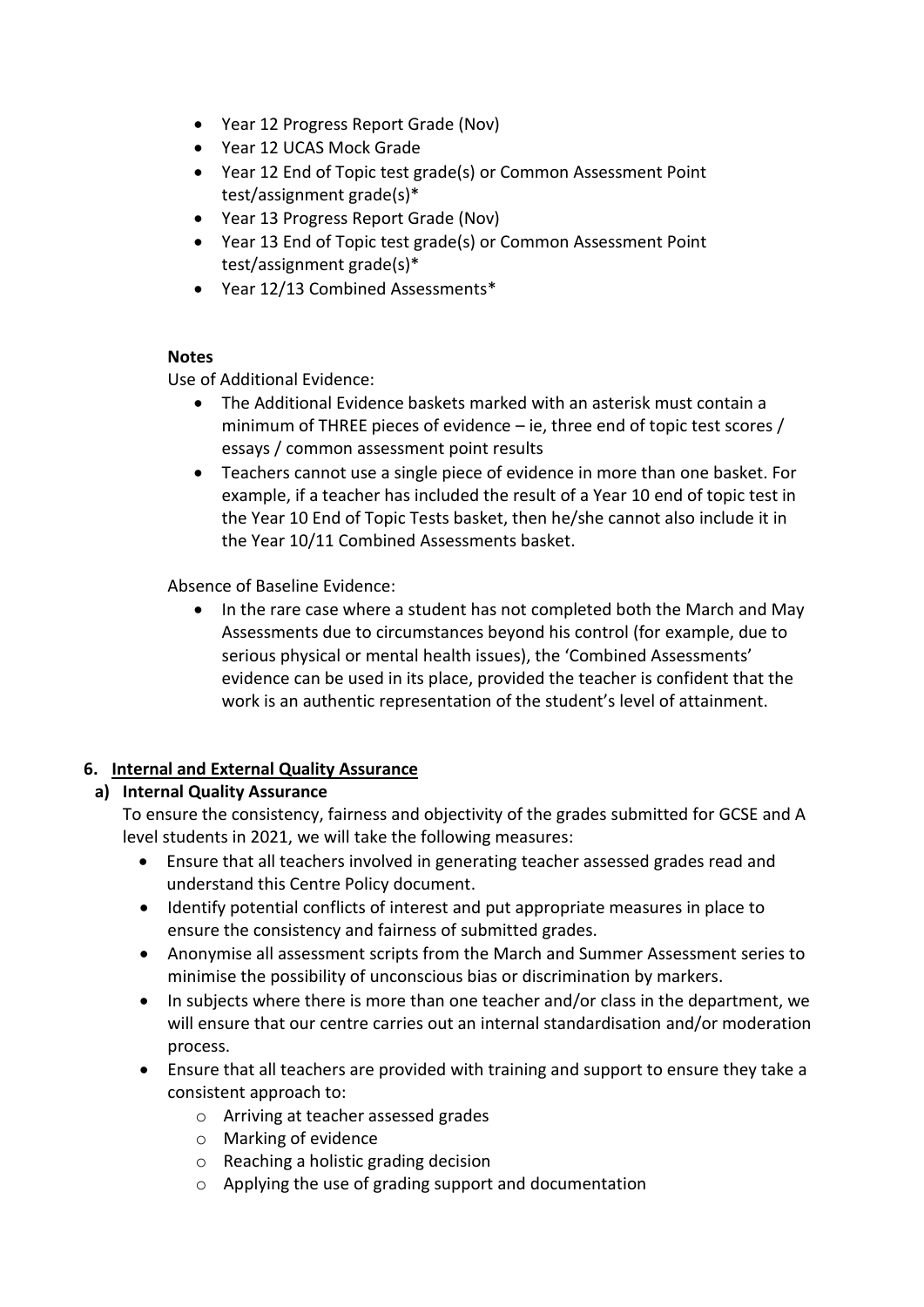- Conduct internal standardisation across all grades.
- Ensure that the Teacher Assessed Grades Record will form the basis of internal standardisation and discussions across teachers to agree the awarding of teacher assessed grades.
- Where necessary, we will review and reflect on individual grading decisions to ensure alignment with the standards as outlined by our awarding organisation(s).
- Where appropriate, we will amend individual grade decisions to ensure alignment with the standards as outlined by our awarding organisation(s).
- Where there is only one teacher involved in marking assessments and determining grades, then the output of this activity will be reviewed by the Senior Team member responsible for line-managing that department.
- In respect of equality legislation, we will consider the range of evidence for students of different protected characteristics that are included in our internal standardisation.

## **b) External Quality Assurance**

To ensure that the external quality assurance process can be carried out efficiently, we will take the following measures:

- Ensure that all staff involved have been made aware of the awarding organisation requirements for External Quality Assurance as set out in the JCQ Guidance.
- Ensure that all necessary records of decision-making in relation to determining grades have been properly kept in the Teacher Assessment Grades Record for each department.
- Ensure that the Teacher Assessed Grades Records for all departments are submitted to the Exams Office in preparation for external quality assurance by exam boards.
- Clearly record where student evidence used to decide teacher assessed grades is not available – for example, where the material has previously been returned to students and cannot now be retrieved.
- Brief all staff on the possibility of interaction with awarding organisations during the different stages of the External Quality Assurance process and ensure they can respond promptly and fully to enquiries, including attendance at Virtual Visits should this prove necessary.
- Ensure staff understand that a failure to respond fully and effectively to such enquiries may result in further action by the awarding organisations, including the withholding of results.

# **7. Comparison of Grades to Results for Previous Cohorts**

- In communicating their decisions following the public consultation, Ofqual stated that as part of their internal quality assurance process, "Centres will be encouraged…to consider the grades for this year's cohort compared to cohorts from previous years when exams have taken place". Historic data is therefore an important benchmark when considering the grade distribution within subjects and across all subjects in 2021.
- Ofqual also stated, however, that they "recognise that overall outcomes for 2021 are likely to be different to those of previous years given that exam boards will not be in a position to award against standards established through national examinations as in a normal year". This point was reiterated by the Chair of Ofqual, Ian Bauckham, in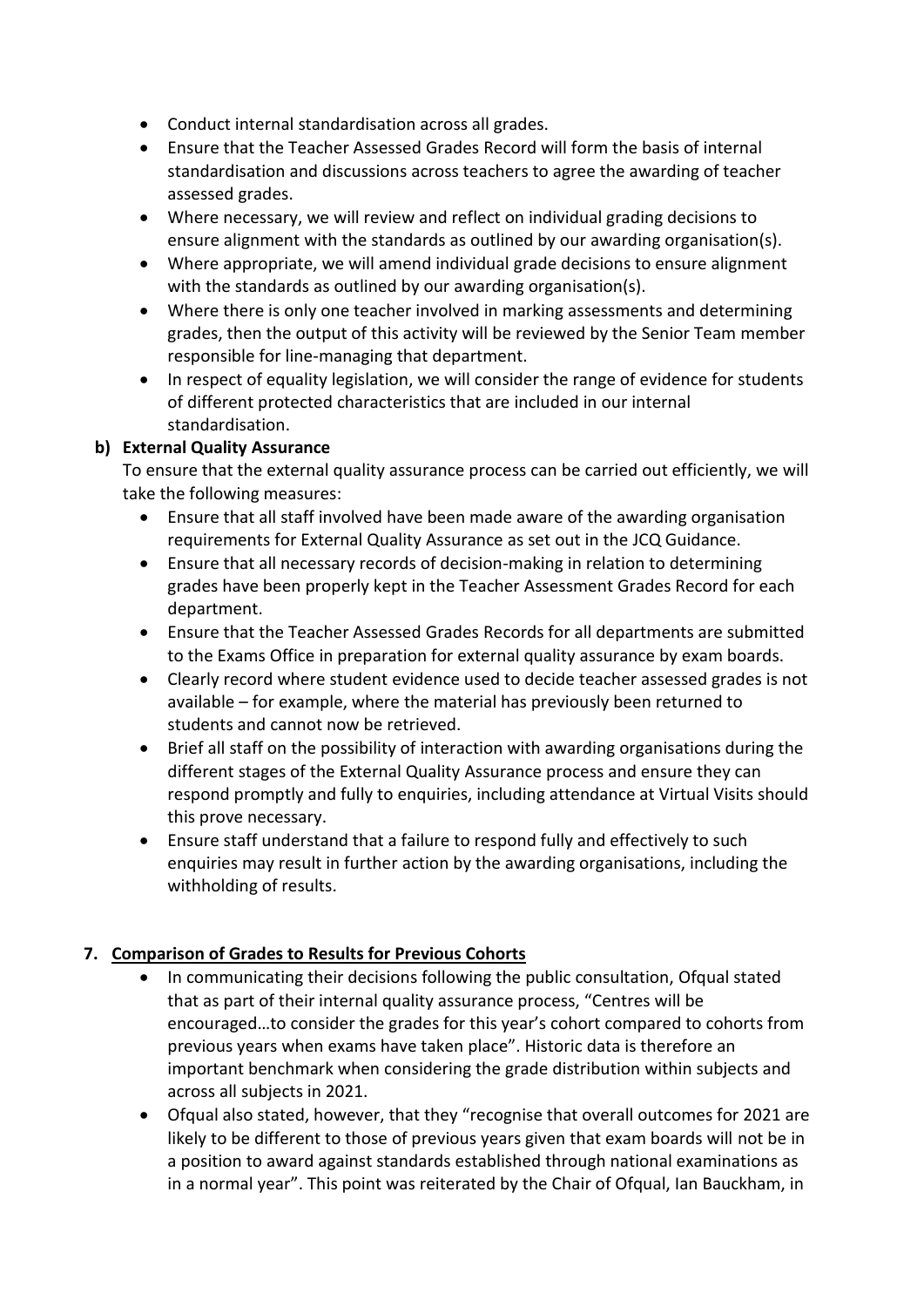a speech delivered in March 2021: [ASCL annual conference 2021: Ofqual Chair Ian](https://www.gov.uk/government/speeches/ascl-annual-conference-2021-ofqual-chair-ian-bauckham-cbe)  Bauckham, CBE - [GOV.UK \(www.gov.uk\)](https://www.gov.uk/government/speeches/ascl-annual-conference-2021-ofqual-chair-ian-bauckham-cbe)

For our centre, therefore, we will take the following steps to consider historic data when generating grades and carrying out the internal quality assurance process:

- Compile information on the grades awarded to our students in past June series in which exams took place (ie, 2017 - 2019) and ensure that Subject Leaders have this information and support when determining grade boundaries for the March and Summer Assessments.
- Take into account variations in results at GCSE when considering outcomes for the same cohorts at A level.
- Consider the stability of our centre's overall grade outcomes from year to year, both at an individual subject level and across all subjects during the internal quality assurance process.
- Carry out interim and final reviews of grades including a final overview of the overall grade distribution by the School's Senior Team prior to submission of grades – to ensure that the grades are a reasonable exercise of academic judgement and a fair, consistent and accurate reflection of the abilities of the GCSE and A level cohorts.
- Prepare a succinct narrative on the outcomes of the review against historic data which, in the event of significant divergence from the qualifications-levels profiles attained in previous examined years, which address the reasons for this divergence. This commentary will be available for subsequent review during the quality assurance process.

#### **8. Access Arrangements and Special Consideration**

#### **a) Access Arrangements**

- Where students have agreed access arrangements or reasonable adjustments (for example, use of a laptop, 25% extra time, a reader or a scribe), we will make every effort to ensure that these arrangements are in place when assessments are being taken.
- Where an assessment has taken place or piece of evidence produced without an agreed reasonable adjustment or access arrangement, we will take one of the following steps. Either,
	- $\circ$  remove that assessment from the basket of evidence and obtain alternative evidence ("The range of evidence is flexible and can be tailored to an individual student according to the coverage of the specification" – JCQ); or
	- o use the assessment as evidence, but record in the Teacher Assessed Grade Record why access arrangements were not in place and demonstrate how this has been taken into account in the determination of the final grade.

#### **b) Special Consideration**

Every year, a number of our Year 11 and Year 13 boys are eligible for 'special consideration' in exams, an uplift in their raw marks to take account of difficult personal circumstances (such as illness or family problems) they experienced either during the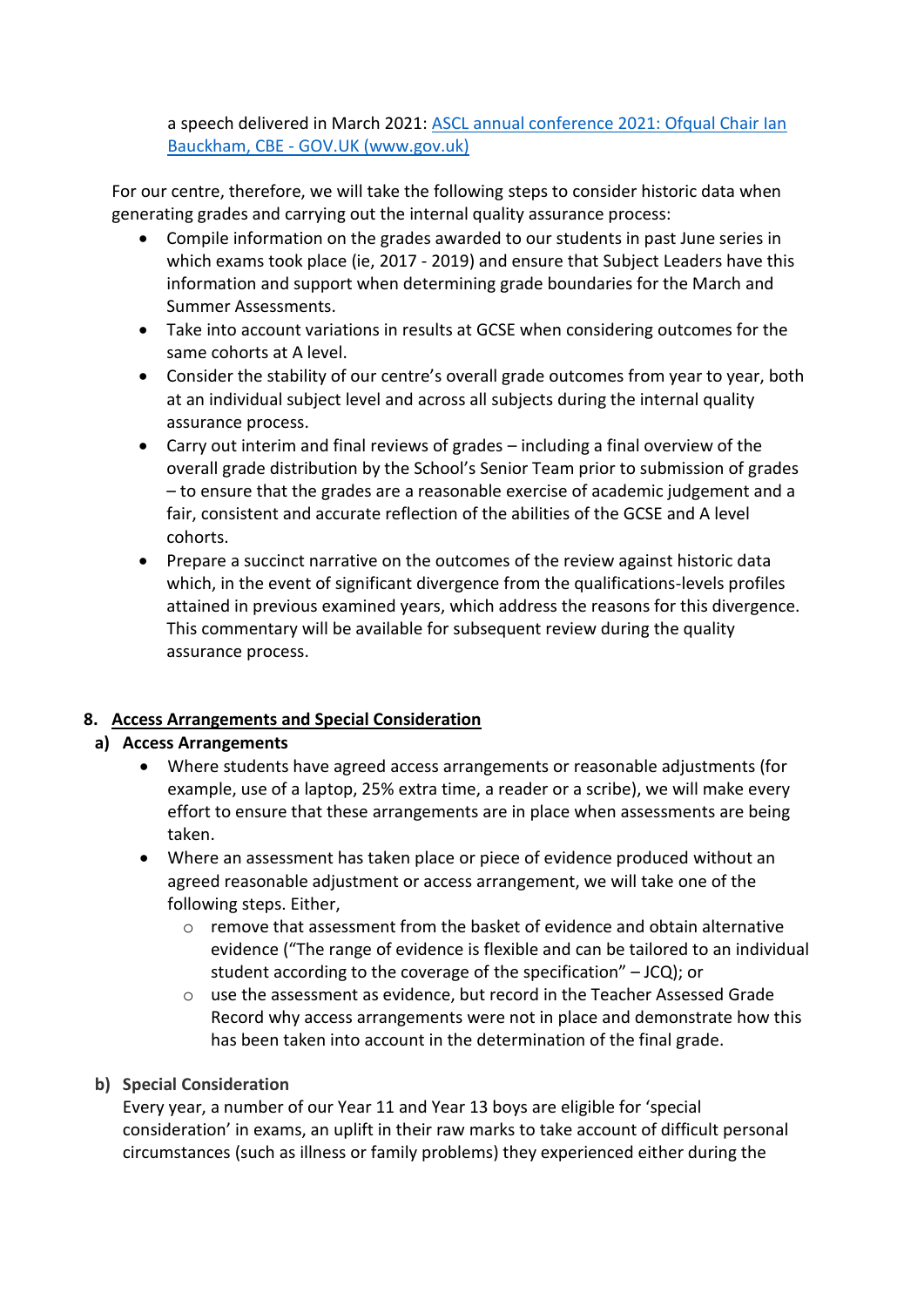exams or in the run-up to them. With no exams this year, the usual process of submitting special consideration applications to exam boards will not apply in summer 2021.

In determining grades in summer 2021 and in accordance with JCQ guidelines, teachers will be guided by the following principles regarding special consideration:

- Special consideration takes into account temporary or time-limited issues and events outside the control of the candidate at the time of an assessment or in the run-up to an assessment. It does not cover candidates with long-term conditions, such as disability, learning difficulties, or special educational needs, which should be covered by access arrangements in exams.
- Special consideration cannot be applied due to lost teaching and learning. This can be addressed through the flexibility of the range of evidence teachers may draw on to determine students' grades.

To ensure that teachers are able to contextualise the evidence / attainment data they are using to generate grades, the Assistant Head overseeing the grading process will liaise with the Heads of Year 11 and 13 to provide accurate information to teachers about the specific issues faced by candidates over the course of their GCSE or A level study. This will ensure that teachers are able to make accurate judgements regarding each candidate's level of attainment.

Safeguarding restrictions mean that complete disclosure of personal information may not possible. Instead, teachers will be provided with lists of candidates who have experienced personal difficulties, along with codes to indicate what the issue was, when the candidate was affected, and how serious the issue was. The Assistant Head overseeing the grading process will also provide teachers with guidance based on JCQ's document "A guide to the special consideration process, with effect from 1 September 2020" to explain to them how to take account the challenging personal circumstances faced by some students.

Teachers will record, as part of the Teacher Assessed Grades Record, how they have incorporated any necessary variations to take account of the impact of illness or personal circumstances on the performance of individual students in assessments.

# **9. Addressing Disruption and Lost Learning**

- The evidence used by teachers to generate grades will be based on the results of assessments that test taught content only. In cases where teaching has been disrupted and departments/classes have not covered sections of the syllabus, these sections will not feature in the assessments.
- Where individual students have missed lessons or assessments, alternative evidence will be selected to generate grades. Where possible, this evidence will be drawn from part of the course where there was no disruption.
- Teachers will be able to use the 'Additional Evidence' baskets (see section 5 "Determining Teacher Assessed Grades for more information) to select the evidence that they believe best represents the abilities of their students, aside from any disruption they may have experienced during their GCSE or A level studies.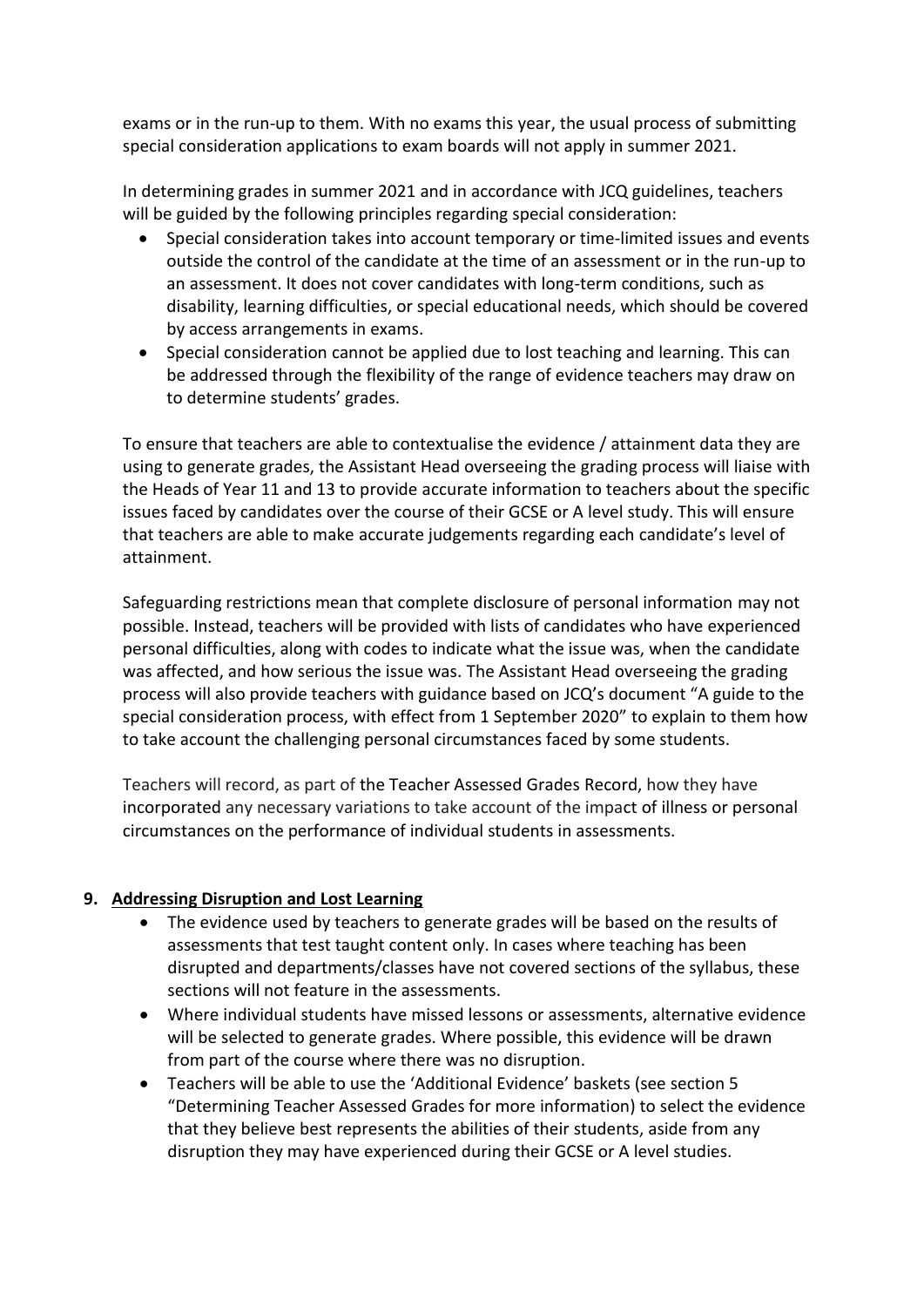#### **10. Objectivity**

Each teacher assessed grade should be a holistic professional judgement, balancing different sources of evidence and data. It is important the centre's grading judgements are objective and only take into account existing records and available evidence of a student's knowledge, skills and abilities. Staff will also fulfil their duties and responsibilities in relation to relevant equality and disability legislation. To ensure these conditions are met, the School will take the following steps:

- Scripts from the March and Summer Assessments, which are the foundation of the 'Baseline Evidence' baskets used to generate grades, will be anonymised by using candidate numbers to identify them rather than the names of candidates. Markers will therefore have no knowledge of whose script they are marking.
- In departments where there is more than one teacher, scripts will not be marked on a class-by-class basis but split between members of the department. If possible, the marking of individual scripts will be undertaken by more than one marker, or specific markers assigned to specific questions for a whole year-group. Along with internal moderation of scripts, this will encourage consistent marking across the whole cohort.
- Where possible, in small departments or departments where there are only one or two markers, we will arrange external moderation of assessment scripts with other local exam centres.
- To ensure objectivity, all staff involved in determining teacher assessed grades will be made aware that unconscious bias can skew judgements. Unconscious bias takes a number of forms, including:
	- $\circ$  Confirmation bias, for example noticing only evidence about a student that fits with pre-existing views about them
	- $\circ$  Halo effects, for example where a particularly positive impression of a student overly accentuates their actual knowledge, skills and abilities. Or the opposite, where negative impressions or low expectations of a student hides their actual knowledge, skills and abilities
	- o Primacy effects, for example giving undue weight to 'first impressions' of a student
	- o Recency effects, for example giving undue weight to the most recent interaction with a student
	- o Selective perceptions, for example giving undue weight to a student's performance on a particular piece of work
	- $\circ$  Contrast effects, for example over-estimating a student's likely performance having first considered a large number of students who are all at a much lower standard
	- $\circ$  Exception effects, for example under- or over-estimating a student's performance if it is significantly out of line with (above or below) other students in the cohort
	- $\circ$  Conformity bias, for example, placing undue weight on the opinions of others where these are not necessarily supported by the evidence
	- o Affinity bias, for example having a more favourable impression of a student's performance because the student or their qualities/attributes are relatable or similar to one's own qualities or attributes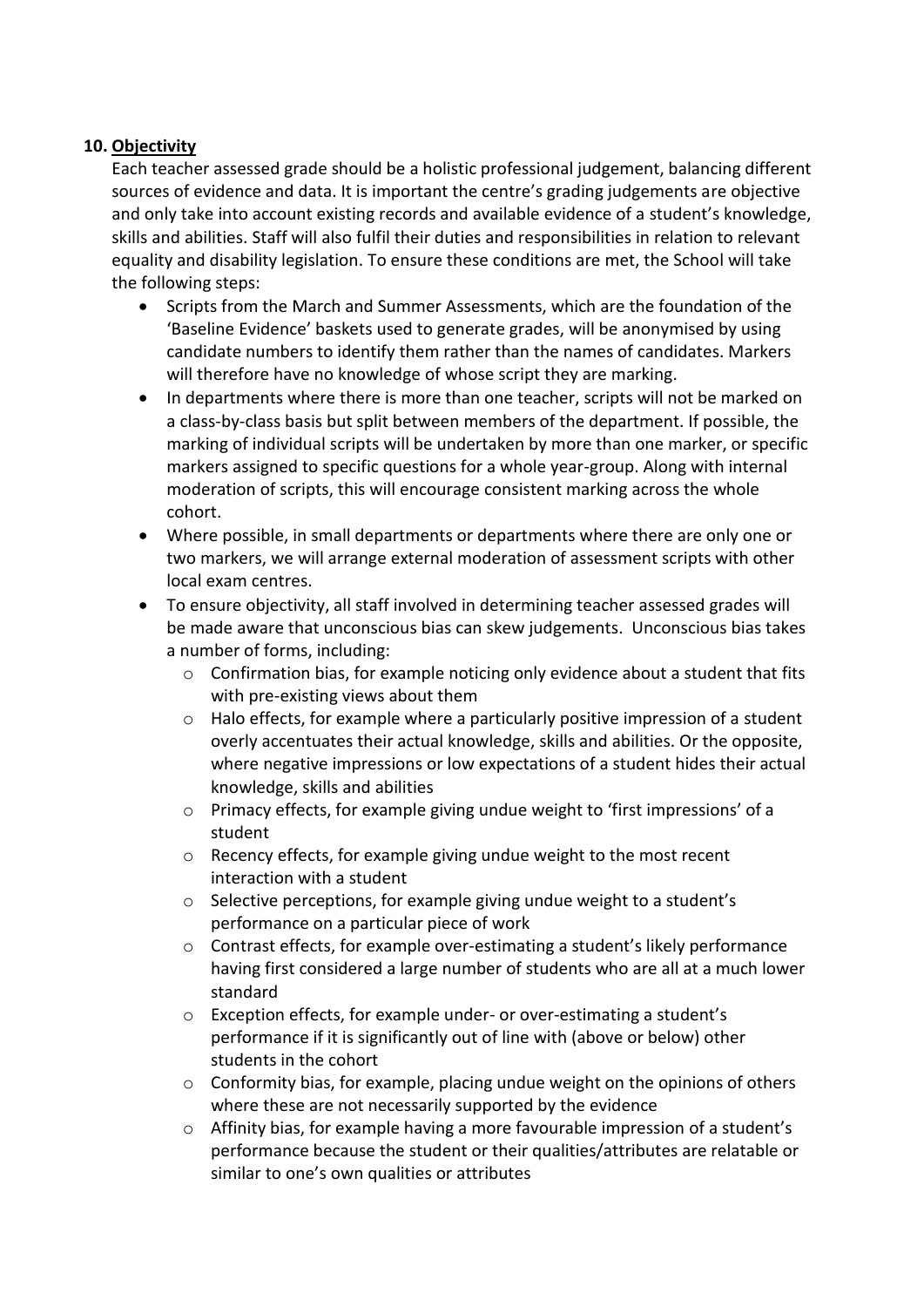- Evidence presented will be valued for its own merit as an indication of performance and attainment.
- Teacher assessed grades will not be influenced by candidates' positive or challenging personal circumstances, character, behaviour, appearance, socio-economic background, or protected characteristics.
- Teacher assessed grades will not be influenced by parental or student pressure or the knowledge of the grades a student needs to meet a university offer.
- As part of the internal quality assurance process, the grades generated on behalf of candidates with particular protected characteristics or from different ethnic or socioeconomic backgrounds (for example, SEN students or Pupil Premium students) will be compared with the grades achieved by the same groups of students in previous years when public exams took place.
- As part of the internal quality assurance process, the SENCo will be consulted in order to help prevent possible biases or unconscious effects from affecting judgements for students with special educational needs or disabilities.

## **11. Recording Decisions and Retention of Evidence and Data**

- The record of evidence selected and decisions made regarding grades will be kept on a standardised spreadsheet used by all departments. This spreadsheet will be called the Teacher Assessed Grade Record.
- Each department will complete a Teacher Assessed Grades Record to act as the record of what evidence was selected and the rationale behind the final grade submitted for each student.
- Teachers will be responsible for completing the Teacher Assessed Grades Record on behalf of their students. The Subject Leader will be responsible for ensuring that teachers do this consistently and in line with guidance from the Assistant Head who oversees the grading process.
- On completion, all Teacher Assessed Grades Records will be submitted by Subject Leaders to the Exams Office to ensure secure retention of the evidence used to make decisions.
- All the Teacher Assessed Grades Records and the available evidence on which grades are based (such as the March and Summer Assessment scripts) will be retained until the end of the academic year 2021-22 in case of appeals or queries regarding grades.
- All marked scripts from the March and Summer Assessments will be held by the Exams Office in preparation for the external quality assurance process and postresults appeals.
- We will comply with our obligations regarding data protection legislation.

# **12. Authenticating Evidence**

- Only evidence that we believe is an authentic reflection of a student's knowledge, skills and abilities will be included in the generation of a GCSE or A level grade.
- Of the four baskets of evidence that generate a GCSE or A level grade, two (the 'Baseline Evidence' baskets) will consist entirely of evidence that was produced under fully controlled, public exam-style conditions.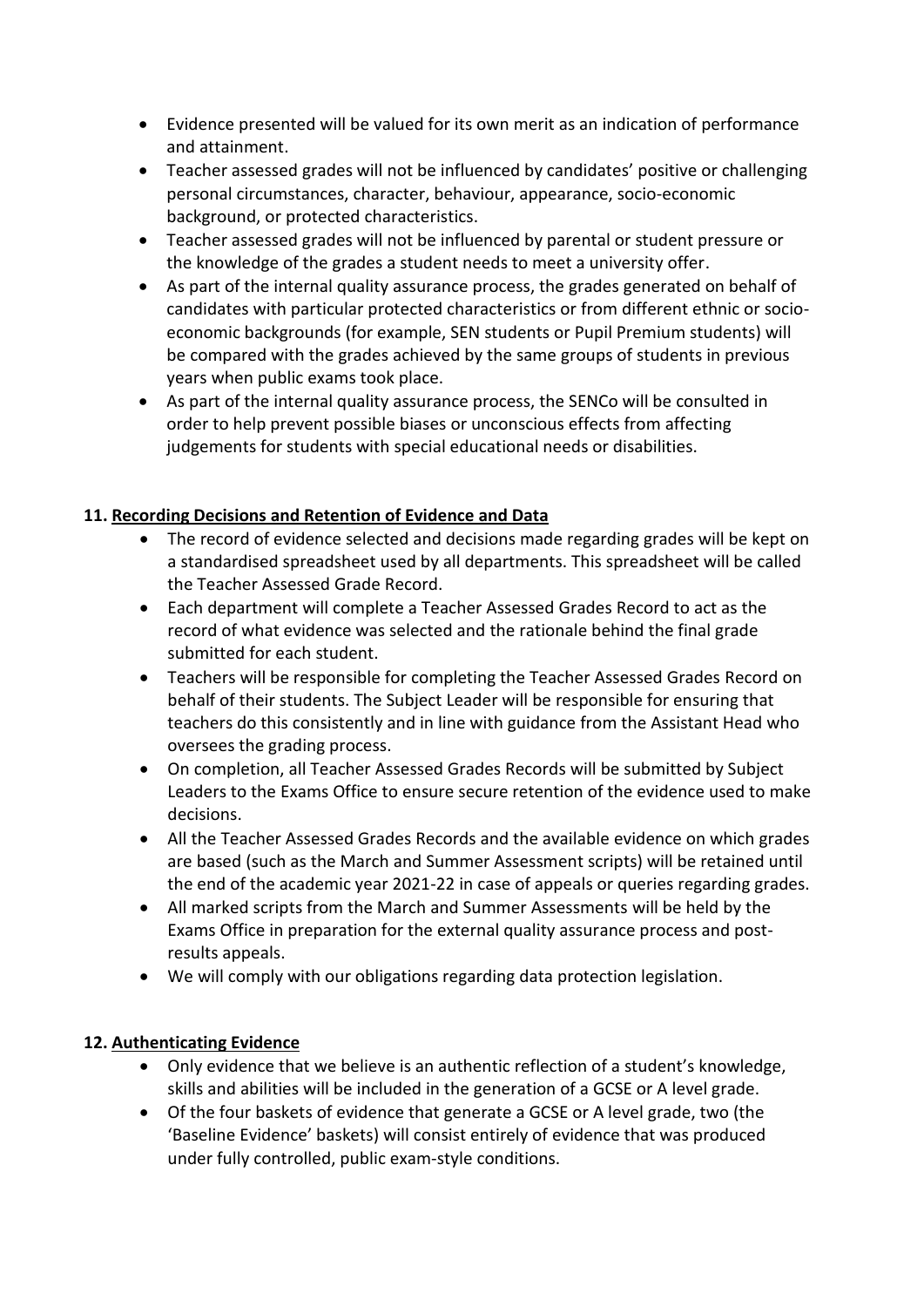- The remaining two baskets will consist of 'Additional Evidence' ie, evidence drawn from the permitted range of evidence outlined in section 5 of this policy. This range of evidence has been identified as suitable for generating grades because we are confident that it is likely to be an authentic reflection of a student's knowledge, skills and abilities.
- Where there is a concern about the authenticity of a piece of evidence, we may use additional assessment materials to validate or replace an existing piece of evidence.
- Where there is disagreement between the School and a student and/or his parents over the authenticity of a piece of evidence, the School may seek a 'second opinion' from an independent third party, such as a Subject Leader from another school who does not know the student.
- For external candidates, only evidence in which we have a high level of confidence (for example, the result of an assessment carried out at the School under controlled conditions) will be included in the generation of a grade. Low confidence evidence (for example, the result of an assessment carried out by the candidate's tutor) will not be permitted.
- It is understood that awarding organisations will investigate instances where it appears evidence is not authentic. We will follow all guidance provided by awarding organisations to support these determinations of authenticity.

## **13. Confidentiality, Malpractice and Maladministration, and Conflicts of Interest**

## **a) Confidentiality**

- All staff will be made aware of the need to maintain the confidentiality of teacher assessed grades, including the necessity of ensuring that details of final grades will not be shared with students prior to Results Day.
- Relevant details from this Policy, including requirements around sharing details of evidence and the confidentiality requirements, will be shared with students and their parents/guardians.

#### **b) Malpractice and Maladministration**

- Our general centre policies regarding malpractice, maladministration and conflicts of interest have been reviewed to ensure they address the specific challenges of delivery in Summer 2021.
- All staff involved have been made aware of these policies, and have received training in them as necessary.
- All staff involved have been made aware of the specific types of malpractice which may affect the Summer 2021 series including:
	- o failure to follow our published process for determining grades
	- o breaches of internal security
	- o deception, including fabricating evidence to support an inflated grade
	- o improper assistance to students
	- o failure to appropriately authenticate a student's work
	- o over direction of students in preparation for common assessments
	- $\circ$  allegations that centres submit grades not supported by evidence that they know to be inaccurate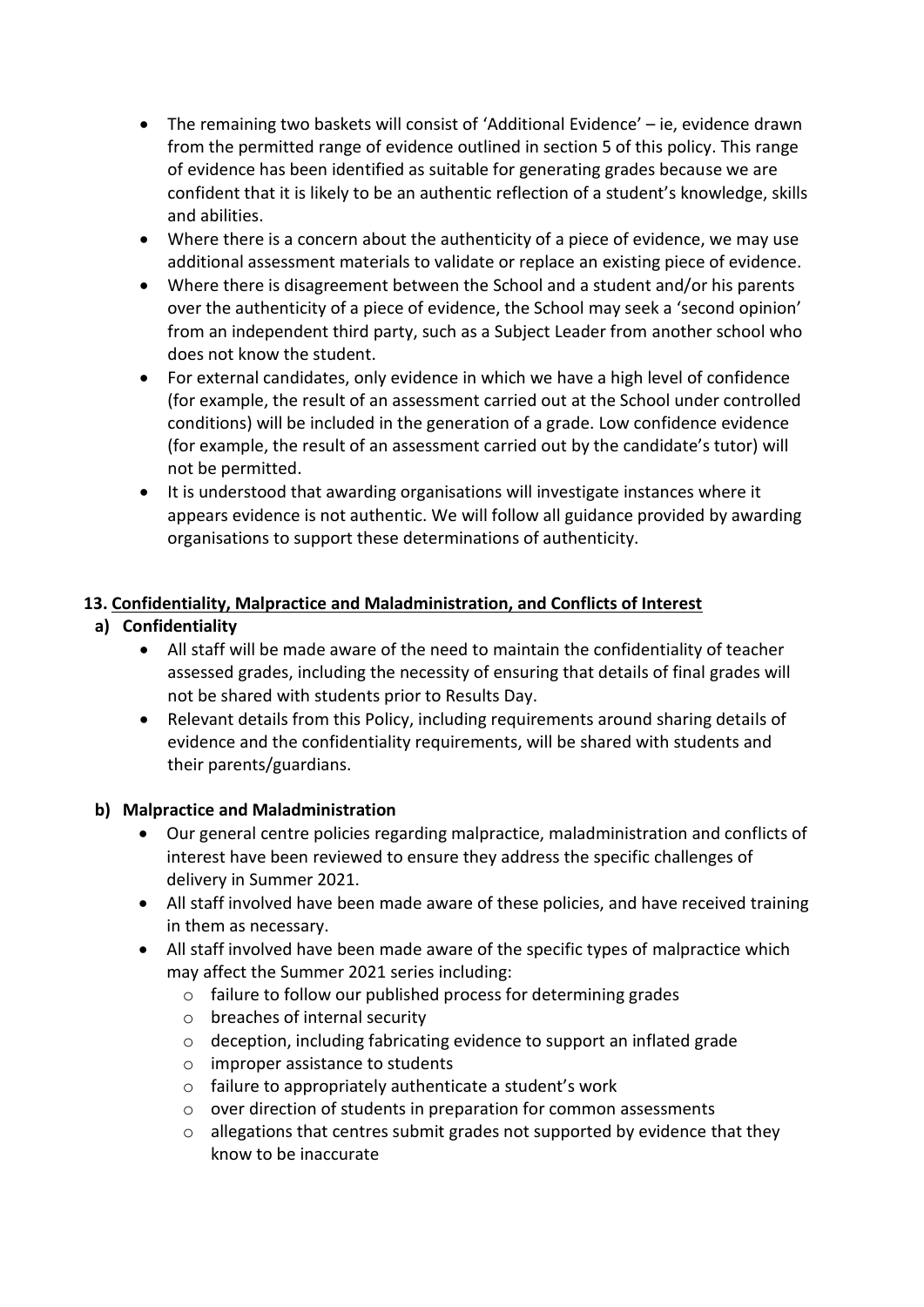- $\circ$  entering students who were not originally intending to certificate a grade in the Summer 2021 series
- $\circ$  failure to engage as requested with awarding organisations during the external quality assurance and appeal stages; and
- o failure to keep appropriate records of decisions made and teacher assessed grades.
- The consequences of malpractice or maladministration as published in the JCQ guidance "JCQ Suspected Malpractice: Policies and Procedures" and including the risk of a delay to students receiving their grades, up to, and including, removal of centre status have been outlined to all relevant staff.

#### **c) Conflicts of Interest**

- All staff involved in generating, moderating and administering centre assessment grades, including those with responsibility for submitting the final grades to exam boards, will be asked to declare any conflicts of interest, such as family connections to a candidate, to ensure that the process is fair, accurate and free of bias, and does not breach the demands of confidentiality laid down by Ofqual and the exam boards.
- In cases where there is a conflict of interest, measures will be taken to ensure that confidential information – for example, a candidate's teacher assessment grades – is not shared with that member of staff prior to Results Day.
- In the case of a conflict of interest involving the Head of Centre, another senior member of staff will be ready to counter-sign the Head of Centre declaration if required when the grades are submitted to the awarding organisations.
- We will also carefully consider the duties and responsibilities of staff who have declared a conflict of interest after Results Day to ensure fairness in any appeals process.

#### **14. Private and Early Entry Candidates**

Private candidates are defined as candidates not currently on the roll at the Royal Grammar School. They may be former students returning to resit exams, or exam candidates with no previous relationship to the School, who are using it as an exam centre. Early Entry candidates are defined as those candidates, usually in Year 10 or below, who are taking GCSE or A level subjects before their peers.

- Where possible, our arrangements for assessing Private and Early Entry Candidates to arrive at appropriate grades are identical to the approaches utilized for internal candidates.
- Where it has been necessary to utilize different approaches for example, in the case of a Private candidate who has had no prior relationship to the School during the academic year 2020-21 and therefore has no existing data for that period – these will be communicated clearly to the candidate prior to the submission of grades.
- In the absence of the normal range of evidence for a Private or Early Entry candidate, the School will offer the candidate the opportunity to sit the March and Summer Assessments alongside our current Year 11 or Year 13 students. These assessments constitute 'high confidence' evidence in terms of their authenticity, according to JCQ guidelines, and are therefore appropriate sources of evidence for generating grades.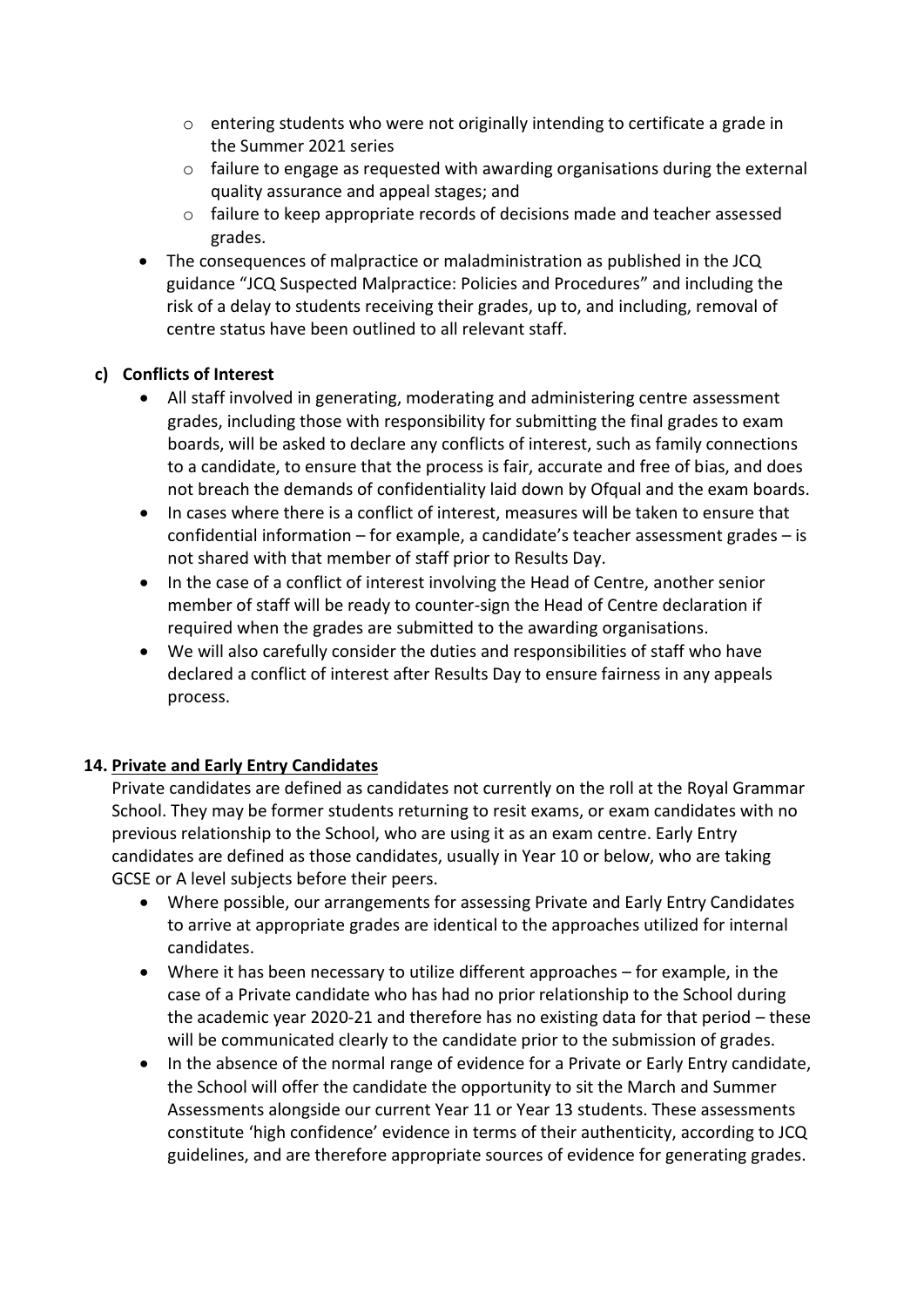- Private and Early Entry candidates' grades will be included in the School's internal quality assurance checks. They will not be subject, however, to the checks relating to historic data.
- Appeals for Private and Early Entry candidates will follow the same process as for other students.

#### **15. Results**

- All staff involved have been made aware of the specific arrangements for the issue of results in Summer 2021, including the issuing of A level and GCSE results in the same week.
- Arrangements will be made to ensure the necessary staffing, including Exams Office and support staff, to enable the efficient receipt and release of results to our students.
- Arrangements will be in place for the provision of all necessary advice, guidance and support, including pastoral support, to students on receipt of their results.
- Such guidance will include advice on the appeals process in place in 2021 (see below).
- Appropriate staff will be available to respond promptly to any requests for information from awarding organisations, for example regarding missing or incomplete results, to enable such issues to be swiftly resolved.
- Parents/guardians have been made aware of arrangements for results days.

#### **16. Appeals**

- All staff involved have been made aware of the arrangements for, and the requirements of, appeals in Summer 2021, as set out in the JCQ Guidance.
- Internal arrangements will be in place for the swift and effective handling of Centre Reviews in compliance with the requirements.
- All necessary staff have been briefed on the process for, and timing of, such reviews, and will be available to ensure their prompt and efficient handling.
- Leaners have been appropriately guided as to the necessary stages of appeal.
- Arrangements will be in place for the timely submission of appeals to awarding organisations, including any priority appeals, for example those on which university places depend.
- Arrangements will be in place to obtain the written consent of students to the initiation of appeals, and to record their awareness that grades may go down as well as up on appeal.
- Appeals on or after Results Day will follow a two-stage process, in line with JCQ guidance:
	- $\circ$  Stage 1: Centre Review if a student does not consider that they have been issued with the correct grade, he can ask the School to check if an administrative or procedural error has occurred. If the School finds that it has made an error, it will submit a request to the awarding organisation to correct the error and amend the grade.
	- $\circ$  Stage 2: Appeal to the Exam Board if the student considers that the School did not follow its procedure properly, the exam board has made an